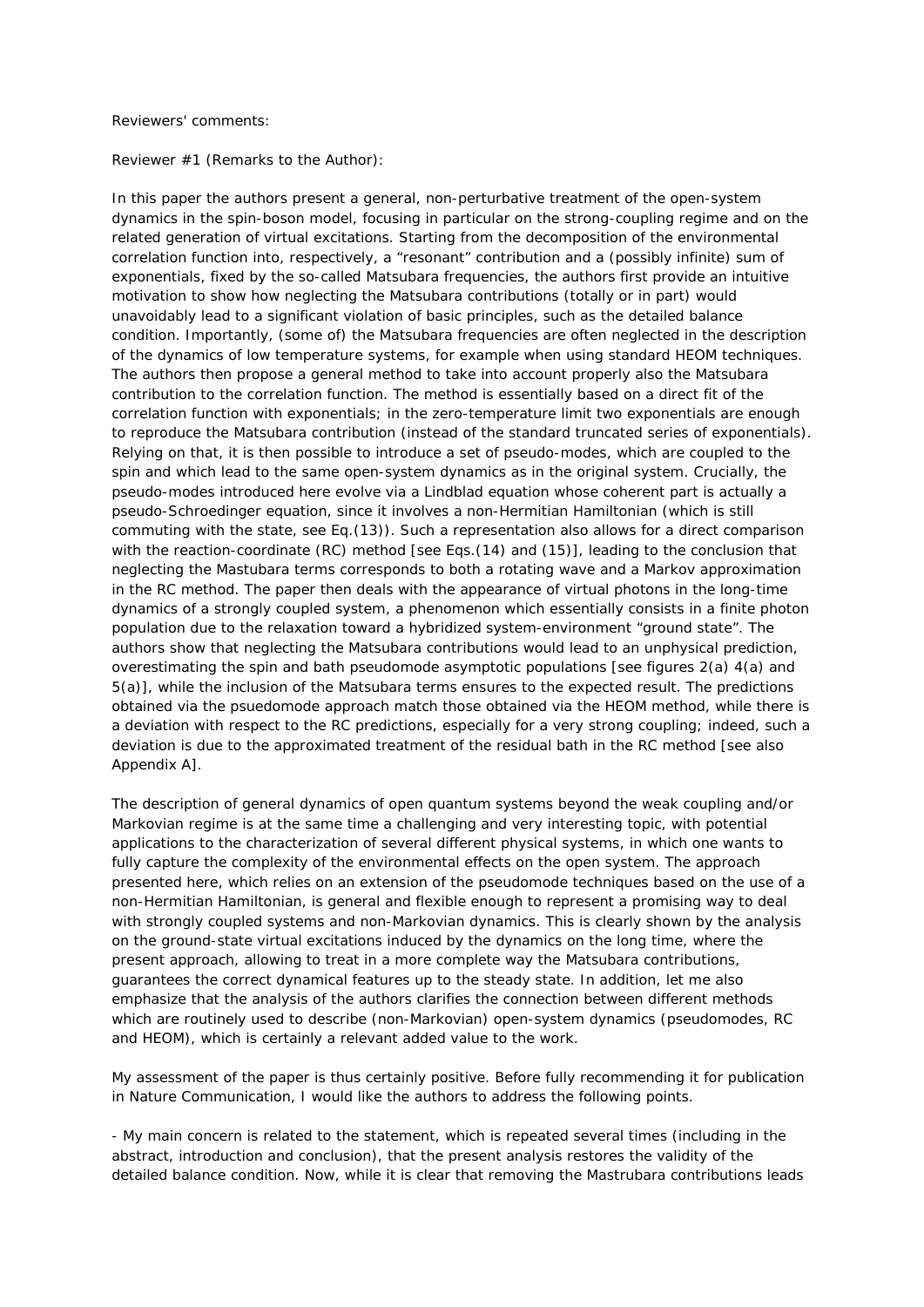to a violation of the detailed balance, it appears not obvious to me that the latter is fully reestablished by the inclusion of the Matsubara contribution via the exponential fit expressed in Eq.(9). Such a fit will unavoidably bring along an error (as extensively investigated in the Appendix), which might manifest in a violation of the detailed balance condition; in fact, there is apriori no guarantee that the pseudo-Lindblad form in Eq.(13) will satisfy the detailed balance condition (as expressed, for example, in Eq.(6)). I think that the authors should explain this point more in detail, or show explicitly that the detailed balance condition is indeed satisfied.

- I find the discussion at the end of the first column and beginning of the second column at page 6 not completely clear: on the one hand, it is shown that the correlation function of the original bath reduces to the single non-Matsubara term when the RW and Markov approximations (the latter with respect to the residual bath) are performed; on the other hand, it is stated that the mentioned analysis connects Eq.(15) and (16). Can't one just argue that applying the RWA and the Markov approximation (in the sense of taking a flat spectrum) to Eq.(16) one precisely obtains Eq.(15)? Wouldn't this be equivalent to what has been shown with respect to the correlation function or one does need separately both analyses?

- At page 4 in the first column, it is argued that the non-Matsubara part can be reduced to the sum of 2 exponents, but then, in the second column of page 4 and for the rest of the paper, one single under-damped mode is considered. Is here an approximation implied?

- Is it correct to say that the Dyson expansion generated by Eq.(F8) still takes the form as in Eq.(F2), despite the non-Hermiticity of the Hamiltonian, because such non-Hermiticity is present only in the S-B' interacting term and not in the free terms (otherwise the whole interaction picture would have to be changed)? If this is the case, it might be worth to point it out explicitly.

- Please, note that the same symbol \omega\_k is used with two different meanings in Eq.(1) and Eq.(5); for the sake of clarity, it might be convenient to change one of the two. Moreover, there is a typo in  $\mathcal{G}_i$  (which should read  $\mathcal{G}_i$  at  $G_i$ ) after Eq.(12) and the inset mentioned in the caption of Fig.6 seems to be missing.

Reviewer #2 (Remarks to the Author):

The authors address the problem of treating virtual excitations in the regime of ultra-strong coupling by the spin-boson model. This has been an open issue, due to the difficulty to explore these features in systems with a continuous environment. In fact, such a study requires nonperturbative and non-Markovian procedures, for instance by using hierarchical equations of motion (HEOM). The HEOM however remain unsuitable to treat low-temperature regimes, linked to the difficulty of analytically decomposing the bath correlation function into a finite sum of exponentials. Albeit the possibility of fitting the total correlation-function to exponentials for use with the HEOM has been previously explored (see Refs. [48,50,53]), the results did not provide useful physical insights because of the fitting error. Here the authors go further thanks to an approach which separates the correlation function into an analytical part, comprised of the desired finite number of exponentials, and an additional part (made of Matsubara modes) given by an infinite sum of exponentials. This approach eventually supply physical results and interpretations starting from apparently "unphysical (Matsubara) modes". In fact, they find that neglecting the Matsubara part in the bath correlation function leads to unphysical consequences, such as emission of energy from a collective ground-state in the reaction coordinate model. Moreover, they find that including Matsubara modes for the usual pseudo-mode model with non-Hermitian coupling to the system can reproduce the HEOM results for all ranges of system parameters.

I find the manuscript of interest and technically sound. The results give useful insights for the interpretation and understanding of physical phenomenons of open quantum systems (described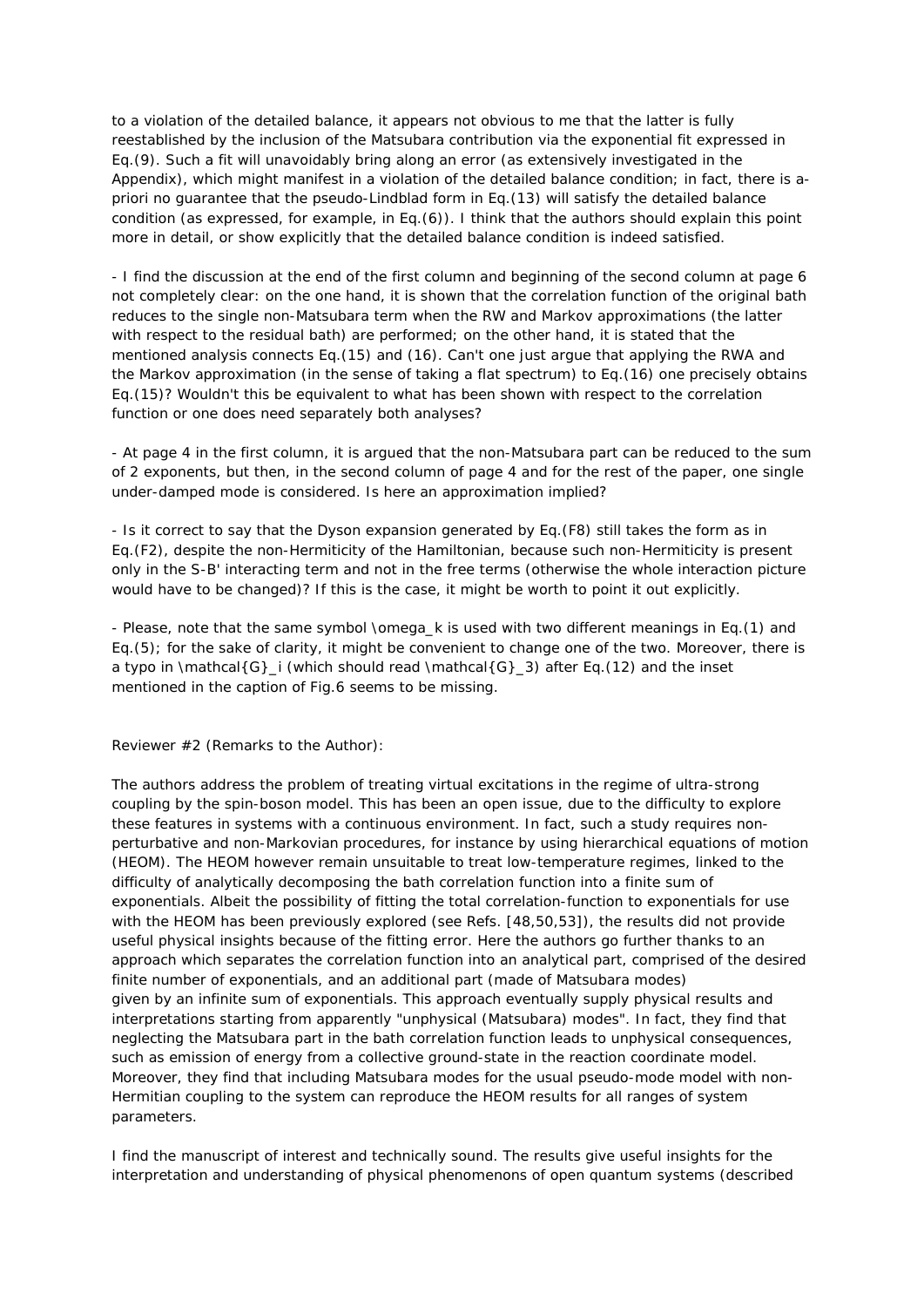by the spin-boson model) under ultra-strong coupling conditions. However, I believe that the manuscript requires a revision to comply with the requirements of the journal regarding novelty and impact in the wider field. I list in the following my comments.

1) Abstract. I find the abstract full of details and uneasy to be read for a non-specialist. The concept of Matsubara modes is not of general knowledge and, seeing the genral nature of the journal, I believe that a brief explanation of their role would help the reader. Moreover, the last sentence of the abstract, where the presence of a non-Hermitian pseudo-Shrodinger equation is taken to justify the fact that apparently unphysical modes can give rise to physical behaviour cannot be clear for a non-specialist. The fact itself that non-Hermitian coupling or Hamiltonian can produce real (physical) eigenvalues has been firstly shown in Phys. Rev. Lett. 80, 5243 (1998), which appears not to be cited in the manuscript. In addition, the term pseudo-Shrodinger equation is named here by the authors and is to clear from the abstract how this can clarify the emergence of a physical behaviour as a consequence.

I would suggest the authors to try and structure the abstract with an initial background and rationale, then followed by their main contributions and final considerations. An abstract containing the main points and their implications will be very helpful to a broader audience.

2) My general point about the nature of the manuscript is with its current presentation for a broad readership. The Introduction contains many technical details, especially in page 2, and requires a revision in order to be clear about both the state-of-art and the original contribution of the authors going beyond the state-of-art. I suggest to simplify the Introduction so to be more direct and focusing on the main aspects. Some of the following questions should be principally addressed: - Why is the problem of virtual excitations in the ultra-strong coupling regime important from a general perspective?

- Which is their role in different physical contexts (the authors give some indications at the beginning of the right column of page 1)?

- What does it mean "discrete bosonic mode" and then "continuum systems (the authors should clarify that the continuum system is indeed the environment made of many bosonic modes (harmonic oscillators), the system of interest being always a qubit (spin))?

- Which is the original approach adopted here by the authors allowing one to overcome the problems in treating virtual excitations under general conditions of the open system?

In general, I believe that the authors should make an effort to make their abstract and introduction of broader view, being compact and clear also to a non-specialist.

Reviewer #3 (Remarks to the Author):

The authors study the effect of the environment in the seminal spin-boson model, mainly focusing on the zero-temperature limit and including the ultra-strong coupling regime, by developing a method that goes beyond the usual perturbative approaches and assumptions (Born-Markov and RWA). It is known that the effect of a bath on a given systems is captured by the correlation function of the full bath. The authors focus on the under-damped limit of the spectral density, which is the regime relevant to a wide variety of physical systems. In this limit, they find that the correlation function (the quantity relevant to the system dynamics) can be decomposed into an analytical part, that represent the resonant part of the part and can be fitted to two exponential at low-temperature, and an infinite sum of exponential, that they define as 'Matsubara part' because of its dependence on the Matsubara frequencies.

As a key result, they show that the continuum is important to model non-Markovian dynamics, and to respect detailed balance — necessary to model the correct equilibrium properties.

Their approach goes beyond currently known methods, and they show compelling comparisons that support this argument: (i) In the zero-temperature limit, they extend the HEOM method by representing the Matsubara part as an integral, that is further accurately fitted to a bi-exponential.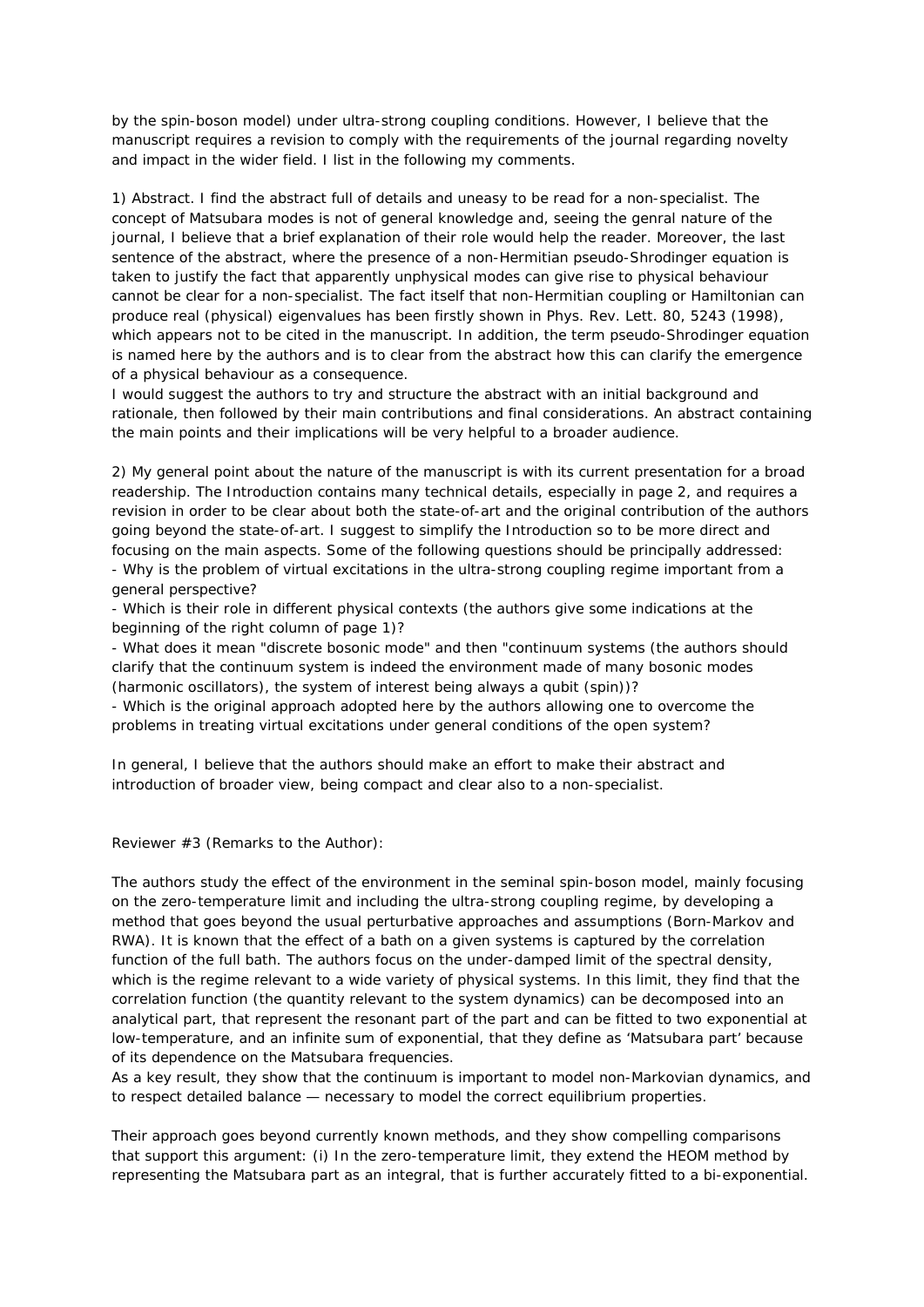This largely simplifies computation; (ii) They compare their results to the pseudo-modes, that they further extend to allow for complex coupling values (non-Hermitian Hamiltonian), (iii) and include a comparison with results obtained from reaction coordinate mapping. Their analysis extend to the ultra-strong coupling regime, where it is shown that the Matsubara terms are crucial to get the correct populations.

The authors nicely state the limitations of their model and its range of validity.

In short, the authors provide an in-depth analysis of how to simulate coupling to an under-damped environment, presenting a new decomposition of the spectral density, as well as extending other known methods. Their work is nicely integrated in comparison with other known methods. The manuscript will be useful for experts in the field of quantum dynamics, and might well influence future research in the simulation of more complex systems. Therefore, I recommend this work for publication in Nature Communication.

I have only very few suggestions that the authors might consider to improve their work, which is already nicely presented:

1. The fact that the Matsubara correlations can be described by a bi-exponential at low temperature is interesting. Do the authors have any intuition of the physics captured by the relaxation times \mu\_1 and \mu\_2 in Eq. 9?

2. In the pseudo-mode treatment, the system is coupled to modes that are dissipative (with Lindblad dissipation). Yet the authors find that the coupling constant \lambda\_1 and \lambda\_2 become complex. Does this suggest an additional form of decay for the modes directly coupled to the system, that is not accounted for by the Lindblad decay, as in e.g. Ref. [59]? In that case, I wouldn't qualify the Hamiltonian as 'purely mathematical' (last sentence before the conclusion), but rather say that the microscopic nature of the decay of the pseudo-modes is not purely Lindbladian.

3. Add reference to justify Eq. 19, or an explanatory paragraph as to why a single mode is enough in the RC mapping.

Aurelia Chenu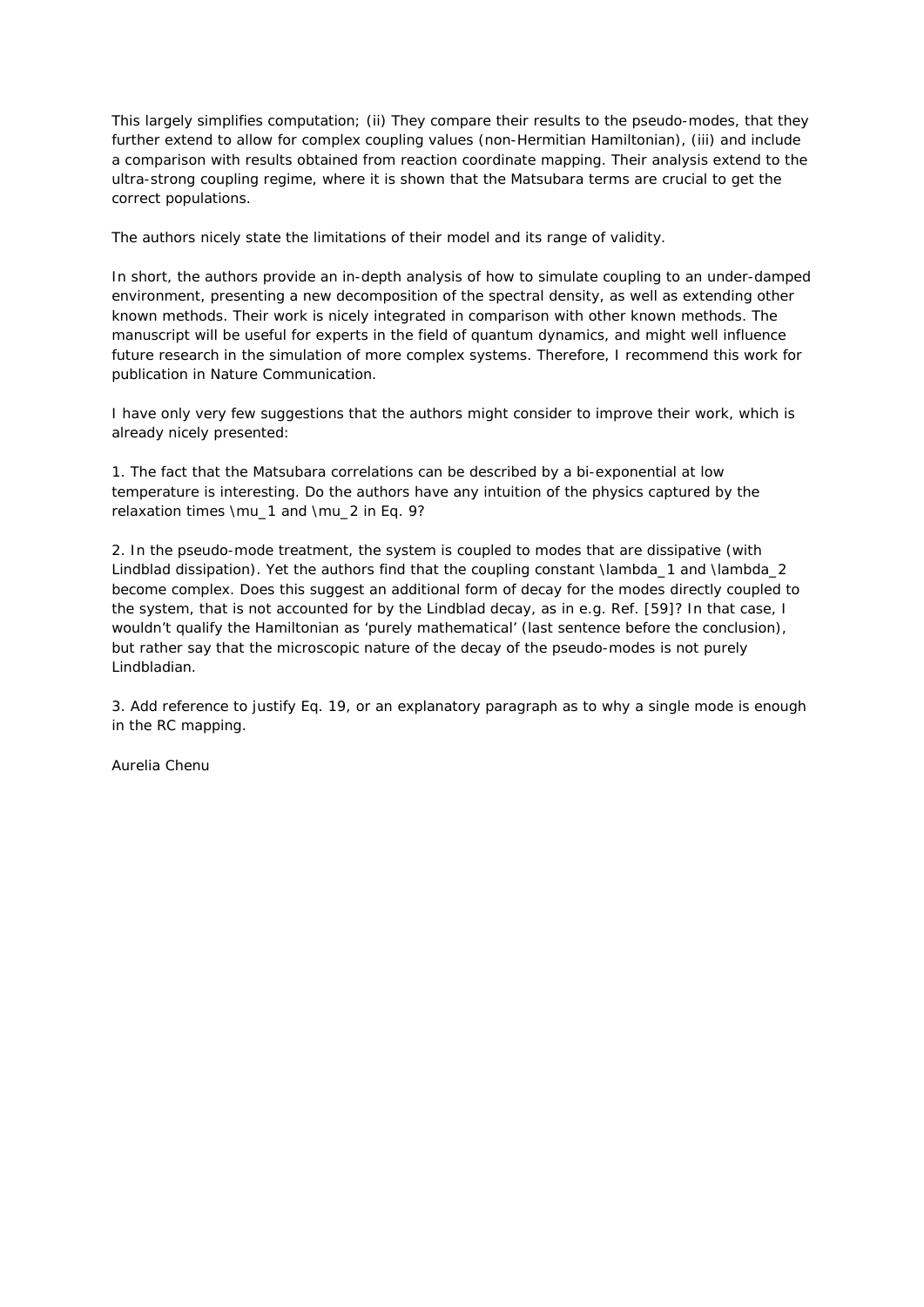We wish to thank all referees for the positive criticism and feedback. We have included responses to all questions and suggestions below. Corresponding changes the main article and supplementary information are marked in red therein.

### **Referee 1**

My main concern is related to the statement, which is repeated several times (including in the abstract, introduction and conclusion), that the present analysis restores the validity of the detailed balance condition. Now, while it is clear that removing the Mastrubara contributions leads to a violation of the detailed balance, it appears not obvious to me that the latter is fully reestablished by the inclusion of the Matsubara contribution via the exponential fit expressed in Eq.(9). Such a fit will unavoidably bring along an error (as extensively investigated in the Appendix), which might manifest in a violation of the detailed balance condition; in fact, there is a-priori no guarantee that the pseudo-Lindblad form in Eq.(13) will satisfy the detailed balance condition (as expressed, for example, in Eq.(6)). I think that the authors should explain this point more in detail, or show explicitly that the detailed balance condition is indeed satisfied.

This is an interesting question. Essentially yes, the Referee is correct in that, with the fitting approach, the full exact detailed balance should not be expected to be completely restored as long as we have a fit with some error.

In our manuscript we have used Eq. (7) primarily as a way to quantify the breaking of the detailed balance when the coupling to the environment is small and when the Matsubara contributions are neglected completely. Once the fit is done, and the approximate Matsubara modes included in the HEOM or Pseudo-mode models, one can in principle still use detailed balance to verify the quality of the fit, albeit only in the limit of weak coupling to the environment (since at strong coupling we no longer expect equation (7) to hold).

Since the system is a qubit, this would mean that, because of the imperfect fit, the observed temperature of the qubit differs from the temperature of the bath. We investigated this to some degree in the appendix, on page 16 in the previous version, when discussing the small coupling limit of figure 8. There one can precisely see that in that limit there is a residual very small 'effective temperature' due to the error in the fit. We have clarified this at various points in the main text, by accentuating the point that the restoration of detailed balance still suffers from the error in the fit. In addition, we have substantially modified what was figure 3 *(now figure 2, we changed the order of the figures to improve flow of the results section)* to give an explicit example, and also added a more detailed discussion of that figure in the text in on pages 6 and 7. In addition, in that figure, instead of plotting the inverse temperature we explicitly show the excited state probability of the qubit itself.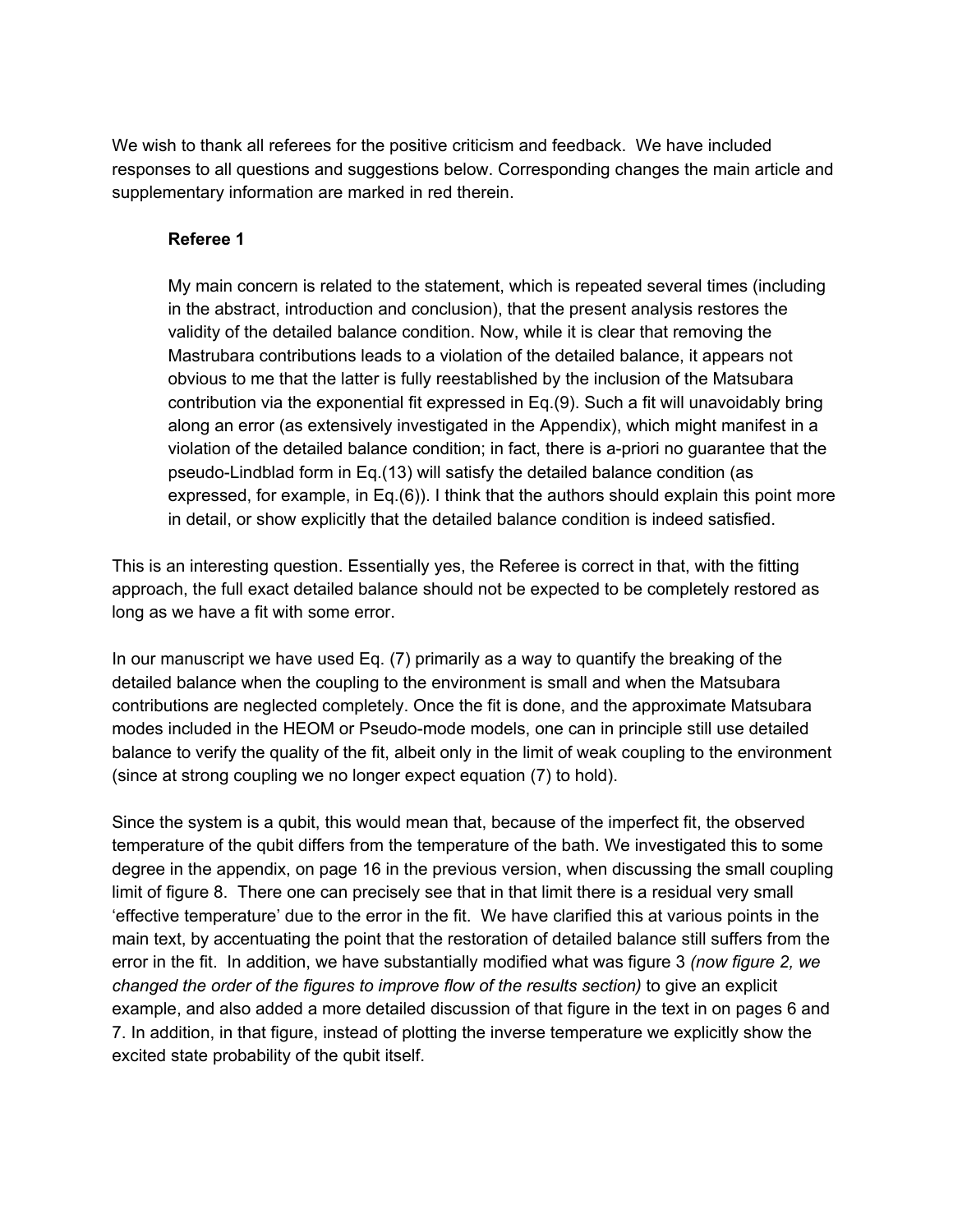However, when the coupling with the environment is strong (and even more so when it is both strong and broad), the detailed balance given by Eq. (7) is no longer a good measure of the fit. Comparison with the RC method suggests that for narrow baths detailed balance in terms of the system+RC mode should hold (i.e., we should get a steady-state which looks like the ground state of that model, as we show in what is now figure 3 (was figure 2)). For broader baths this also breaks down, so we must perform a more general error analysis, as shown in the appendix.

# **Referee 1**

I find the discussion at the end of the first column and beginning of the second column at page 6 not completely clear: on the one hand, it is shown that the correlation function of the original bath reduces to the single non-Matsubara term when the RW and Markov approximations (the latter with respect to the residual bath) are performed; on the other hand, it is stated that the mentioned analysis connects Eq.(15) and (16). Can't one just argue that applying the RWA and the Markov approximation (in the sense of taking a flat spectrum) to Eq.(16) one precisely obtains Eq.(15)? Wouldn't this be equivalent to what has been shown with respect to the correlation function or one does need separately both analyses?

Yes, the referee is correct; in principle one can directly apply RWA and Markov approximations to equation (16)'s residual bath interaction, and make the same point. (note however that the frequency of the RC mode will still differ from that of the PM in equation 15).

Our motivation for the discussion following equation 16 was to give an alternative intuitive description of the same ideas. We have clarified this in the text, and more explicitly pointed out the relation between equations 15 and 16. We have also moved the majority of this intuitive argument to the supplementary material, to make the logic easier to follow.

# **Referee 1**

At page 4 in the first column, it is argued that the non-Matsubara part can be reduced to the sum of 2 exponents, but then, in the second column of page 4 and for the rest of the paper, one single under-damped mode is considered. Is here an approximation implied?

There is no approximation at that stage, this is a just consequence of how the parameters are included in the HEOM method. In reality, at zero temperature, equation (4) is just one exponent, and hence is described by just one damped pseudomode. In the HEOM, the real and imaginary parts of the correlation function are parameterized separately, hence the somewhat convoluted decomposition on page 4. We have clarified this in the text, and thank the referee for pointing out that this was unclear. (Related to this point, we also clarified the caption of figure 1).

# **Referee 1**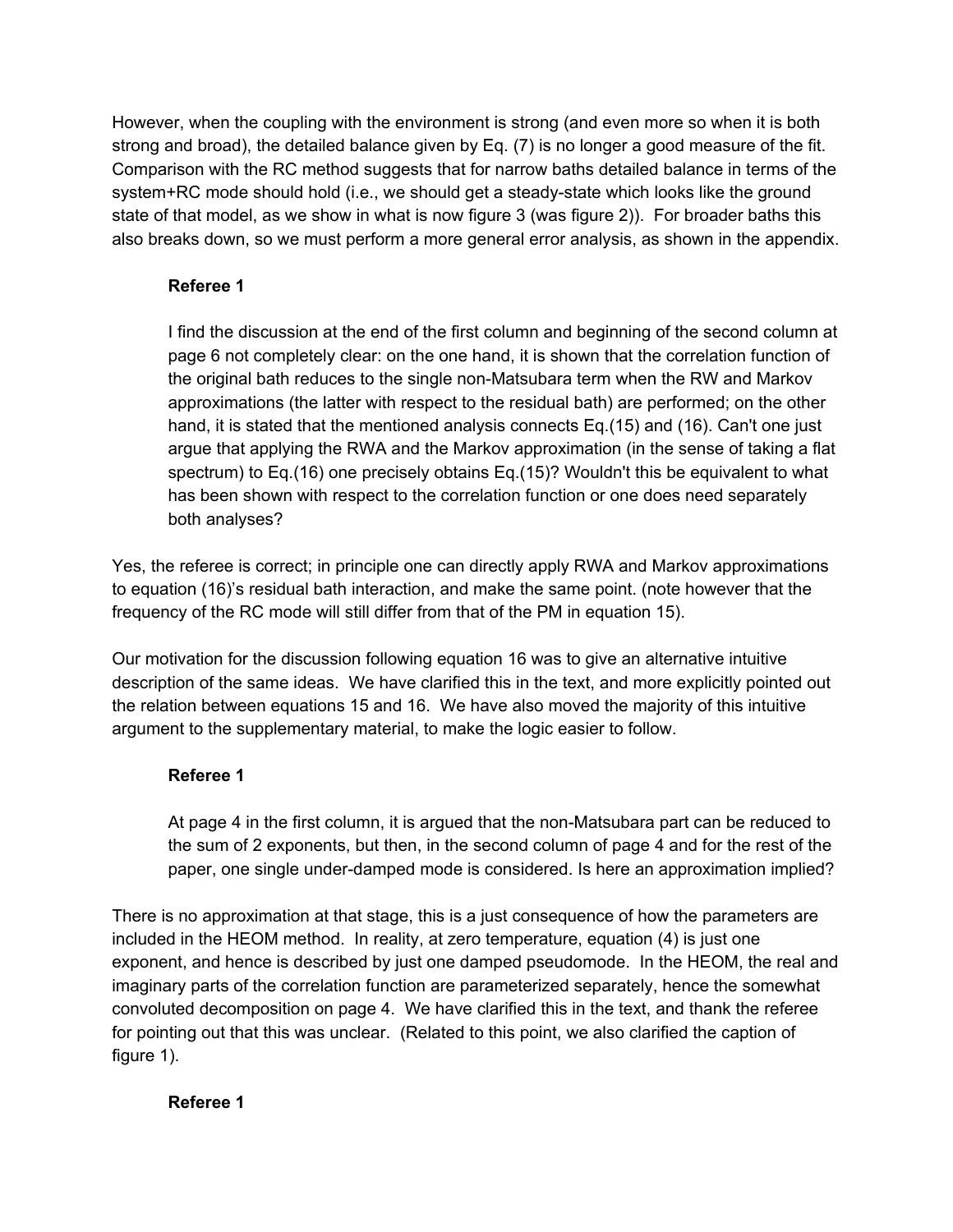Is it correct to say that the Dyson expansion generated by Eq.(F8) still takes the form as in Eq.(F2), despite the non-Hermiticity of the Hamiltonian, because such non-Hermiticity is present only in the S-B' interacting term and not in the free terms (otherwise the whole interaction picture would have to be changed)? If this is the case, it might be worth to point it out explicitly.

Yes, the Referee is correct. The Dyson equation that Eq. (F8) (now Eq. (27)) would generate should be formally equivalent to the one in (F2) (now Eq. 21). However, one has now the freedom to choose both the interaction terms and the free Hamiltonian of the bath as long as Eq. (F7) (now Eq. 26) is satisfied, and as long as the whole process is Gaussian, which allow the equivalence of the Dyson equations. As noted by the Referee, a change in the free dynamics would require one to modify the interaction picture accordingly (in this case, derived from the pseudo-Schrodinger equation as in (F14) (now Eq. (33)). We have edited the text in this section to clarify this point. We have also fixed a typo in equation F(18) (now Eq. 37). *(Note that the equation numbers have changed as we moved the pseudomode proof into the methods section).*

## **Referee 1**

- Please, note that the same symbol \omega\_k is used with two different meanings in Eq.(1) and Eq.(5); for the sake of clarity, it might be convenient to change one of the two. Moreover, there is a typo in  $\mathcal{G}$  i (which should read  $\mathcal{G}$ ) after Eq.(12) and the inset mentioned in the caption of Fig.6 seems to be missing.

We thank the referee for spotting these typos/issues. In equation (5), and where appropriate in the text, we know use \epsilon k instead of \omega k to describe the Matsubara frequencies.

Previously the insets in figure 6 were removed for clarity, but we neglected to update the caption. This has been fixed.

-----------------------------------------------

### **Referee 2**

1) Abstract. I find the abstract full of details and uneasy to be read for a non-specialist. The concept of Matsubara modes is not of general knowledge and, seeing the genral nature of the journal, I believe that a brief explanation of their role would help the reader. Moreover, the last sentence of the abstract, where the presence of a non-Hermitian pseudo-Shrodinger equation is taken to justify the fact that apparently unphysical modes can give rise to physical behaviour cannot be clear for a non-specialist. The fact itself that non-Hermitian coupling or Hamiltonian can produce real (physical) eigenvalues has been firstly shown in Phys. Rev. Lett. 80, 5243 (1998), which appears not to be cited in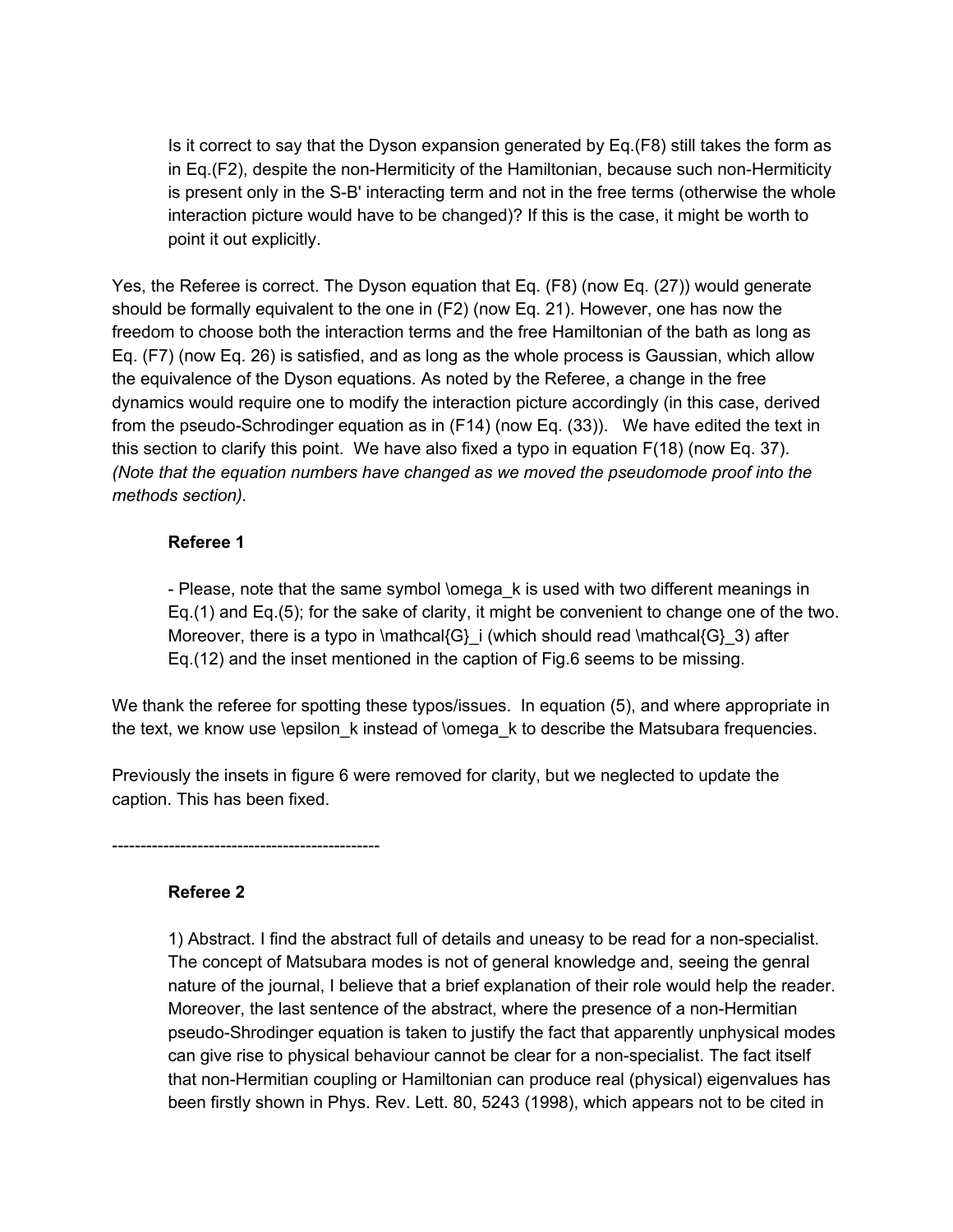the manuscript. In addition, the term pseudo-Shrodinger equation is named here by the authors and is to clear from the abstract how this can clarify the emergence of a physical behaviour as a consequence.

I would suggest the authors to try and structure the abstract with an initial background and rationale, then followed by their main contributions and final considerations. An abstract containing the main points and their implications will be very helpful to a broader audience.

We thank the referee for his feedback and advice. We have now completely rewritten the abstract to be more accessible to a general audience, and more clearly state the rationale of our work.

#### **Referee 2**

2) My general point about the nature of the manuscript is with its current presentation for a broad readership. The Introduction contains many technical details, especially in page 2, and requires a revision in order to be clear about both the state-of-art and the original contribution of the authors going beyond the state-of-art. I suggest to simplify the Introduction so to be more direct and focusing on the main aspects. Some of the following questions should be principally addressed:

- Why is the problem of virtual excitations in the ultra-strong coupling regime important from a general perspective?

- Which is their role in different physical contexts (the authors give some indications at the beginning of the right column of page 1)?

- What does it mean "discrete bosonic mode" and then "continuum systems (the authors should clarify that the continuum system is indeed the environment made of many bosonic modes (harmonic oscillators), the system of interest being always a qubit (spin))?

- Which is the original approach adopted here by the authors allowing one to overcome the problems in treating virtual excitations under general conditions of the open system?

In general, I believe that the authors should make an effort to make their abstract and introduction of broader view, being compact and clear also to a non-specialist.

This is also very valuable advice, and we have made an attempt to implement these clarifications in the introduction.

-----------------------------------------------

### **Referee 3**

The fact that the Matsubara correlations can be described by a bi-exponential at low temperature is interesting. Do the authors have any intuition of the physics captured by the relaxation times \mu\_1 and \mu\_2 in Eq. 9?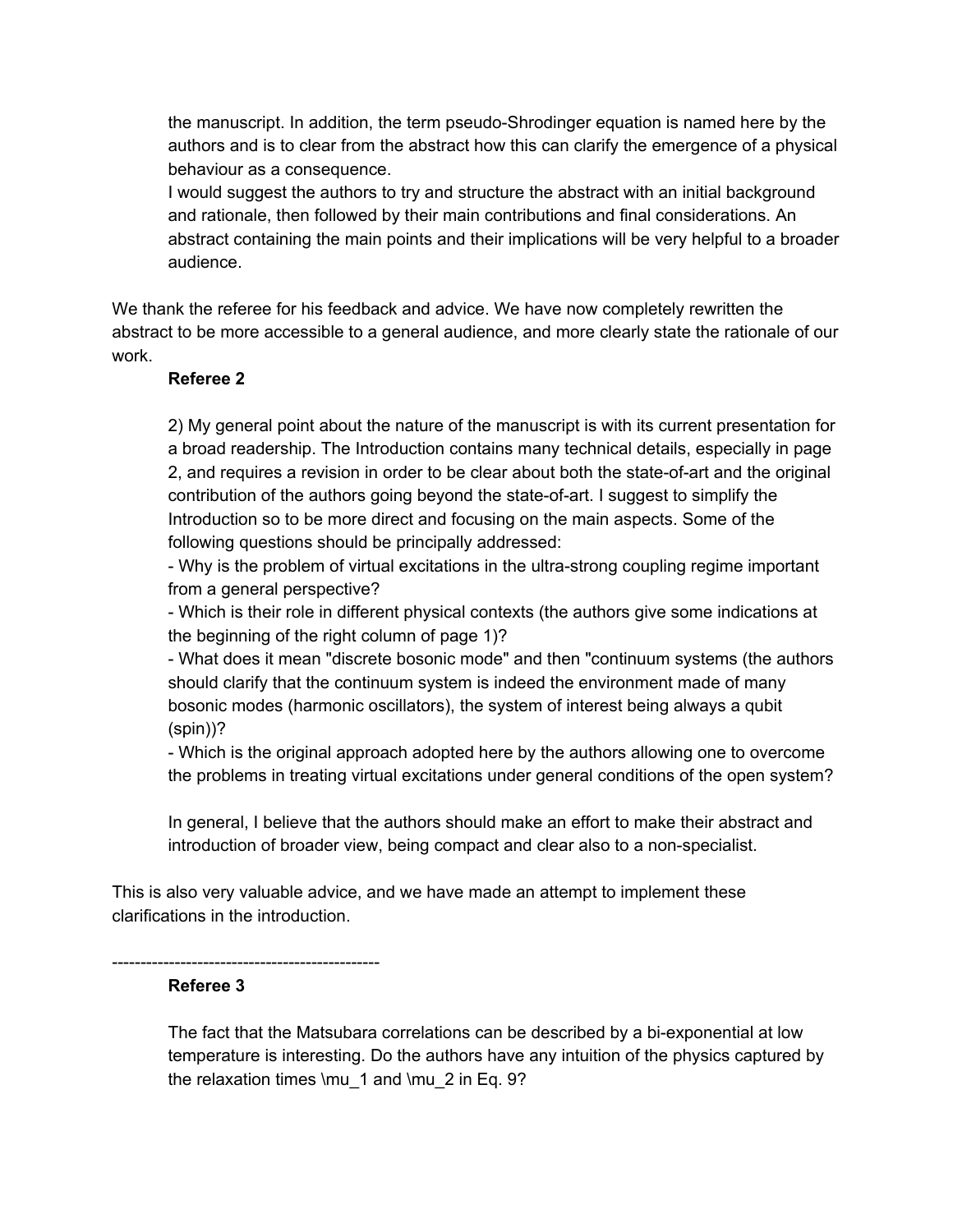The choice of using two exponentials is ultimately a trade-off between keeping the numerical cost of the resulting pseudo-mode or HEOM simulation low and getting a good fit. The Matsubara terms have a polynomial decay so it is necessary to use more than one exponential in order to fit them.

As for an intuition about the physics of the relaxation times, as we describe in the paper we primarily understand them via what happens when they are neglected: detailed balance is lost, and the non-Matsubara part of the environment picks up some unjustified properties.

In the strong coupling case, where the 'Matsubara modes''also begin to be correlated with the system, the meaning of these relaxation times from the point of view of the system is less clear, and remains an open question (see below, to the referees related question).

## **Referee 3**

In the pseudo-mode treatment, the system is coupled to modes that are dissipative (with Lindblad dissipation). Yet the authors find that the coupling constant \lambda\_1 and \lambda\_2 become complex. Does this suggest an additional form of decay for the modes directly coupled to the system, that is not accounted for by the Lindblad decay, as in e.g. Ref. [59]? In that case, I wouldn't qualify the Hamiltonian as 'purely mathematical' (last sentence before the conclusion), but rather say that the microscopic nature of the decay of the pseudo-modes is not purely Lindbladian.

Generally speaking we cannot associate the non-hermitian nature of couplings to a "decay". This makes them differ from non-hermitian frequencies per se, though they may indirectly create additional decay channels because of their overdamped frequencies \mu\_1 and \mu\_2.

In fact, as we argue in the paper, these couplings can describe a kind of extra correlations with the residual environment. For example, an extreme limit we took in trying to understand this problem, but one that didn't include in the manuscript, is that of a TLS coupled to a single mode (i.e., a loss-less purely Hermitian Rabi model). In that case we can artificially split the single-mode into two, one mode with larger coupling, and one with imaginary coupling, such the total correlation function of the original one-mode and artificial two-mode problems are the same. In comparing these two models (original and artificial), one observes identical dynamics for the TLS. In both examples there is no decay in the model and the extra imaginary coupling just helps in restoring the correct "non-Markovian" reduced dynamics expected for the original 'single mode problem'.

For the latter part of the referee's question, we do agree that in the strong coupling case these extra modes do modify the purely Lindblad decay used in reference 59. It is interesting to note that, unlike a purely Lindbladian equation, the pseudo-Schrodinger equation does not guarantee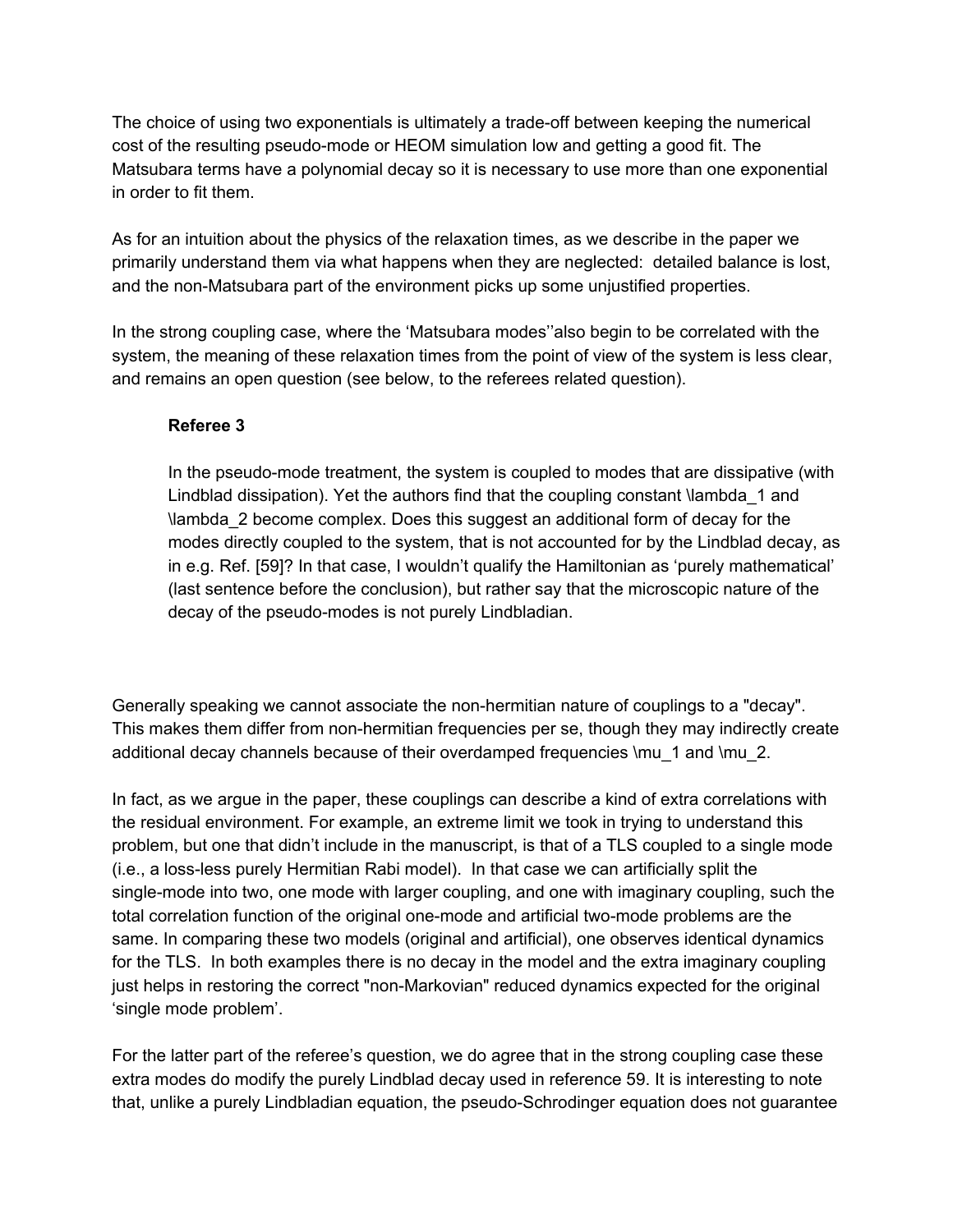positivity if the error in the fit is very large. For example, we found that for complete positivity a minimal requirement is that one must always have a total free-bath correlation function that corresponds to a physical (positive) power spectrum. We have added a short section on this in the appendix, and briefly discuss it on page 5. We appreciate the referee for pointing this out, and motivating us to include this additional result.

Our use of the word 'purely mathematical' was more of a reference to the simulacra nature of the pseudomodes, in the sense that they are designed to mimic the influence of the true original environment on the system. We have modified this sentence to make this clearer.

## **Referee 3**

Add reference to justify Eq. 19, or an explanatory paragraph as to why a single mode is enough in the RC mapping.

We thank the referee for pointing out this lack of definition/justification. To clarify this we have moved equation (19) to directly after equation (16), and in the text we have clarified that the coupling to the environment is through the operator written on the left side of what was Eq. (19), and the RHS is defined by a simple transformation; this corresponds to the quadrature of a newly defined harmonic oscillator (the RC). We have also clarified that equation (16) and what was (19) are 'exact' but that the overall RC model is approximate (at the level of the approximations made to include the 'residual bath' as a master equation). As we show in the results section, this approximation can break down for large coupling to that residual bath.

Finally, we thank all three referees for their constructive comments, which have helped us to significantly improve the presentation and clarity of our work. We are very grateful for their feedback and insights.

Additional changes:

- 1) We have moved the proof of the pseudomode method from the supplementary information into the 'Methods' section.
- 2) We have formatted the layout (section titles) to fit the requirements of Nature Comms.
- 3) We have improved the readability of the figures.